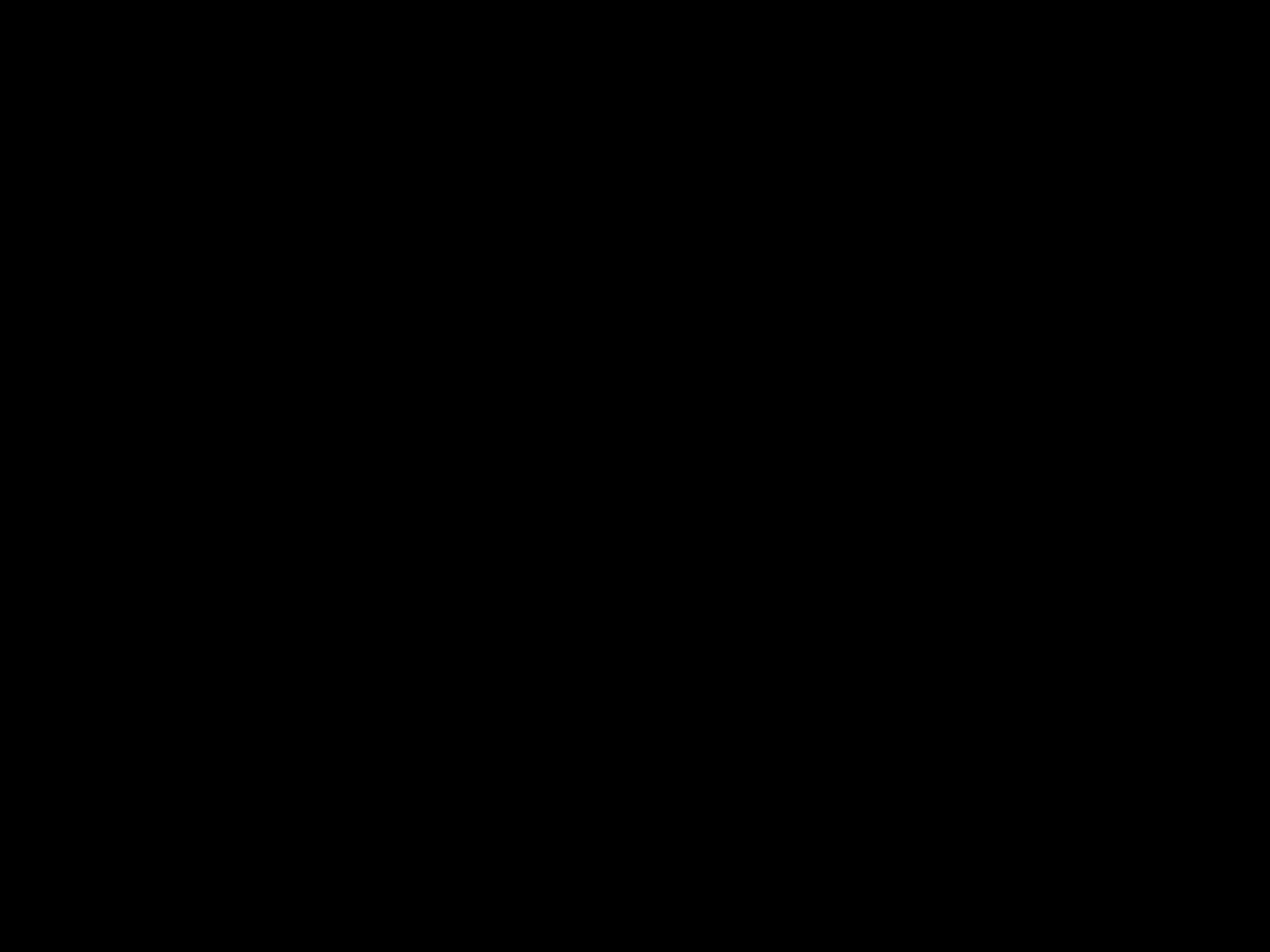# Praise The Lord By Brian Anderson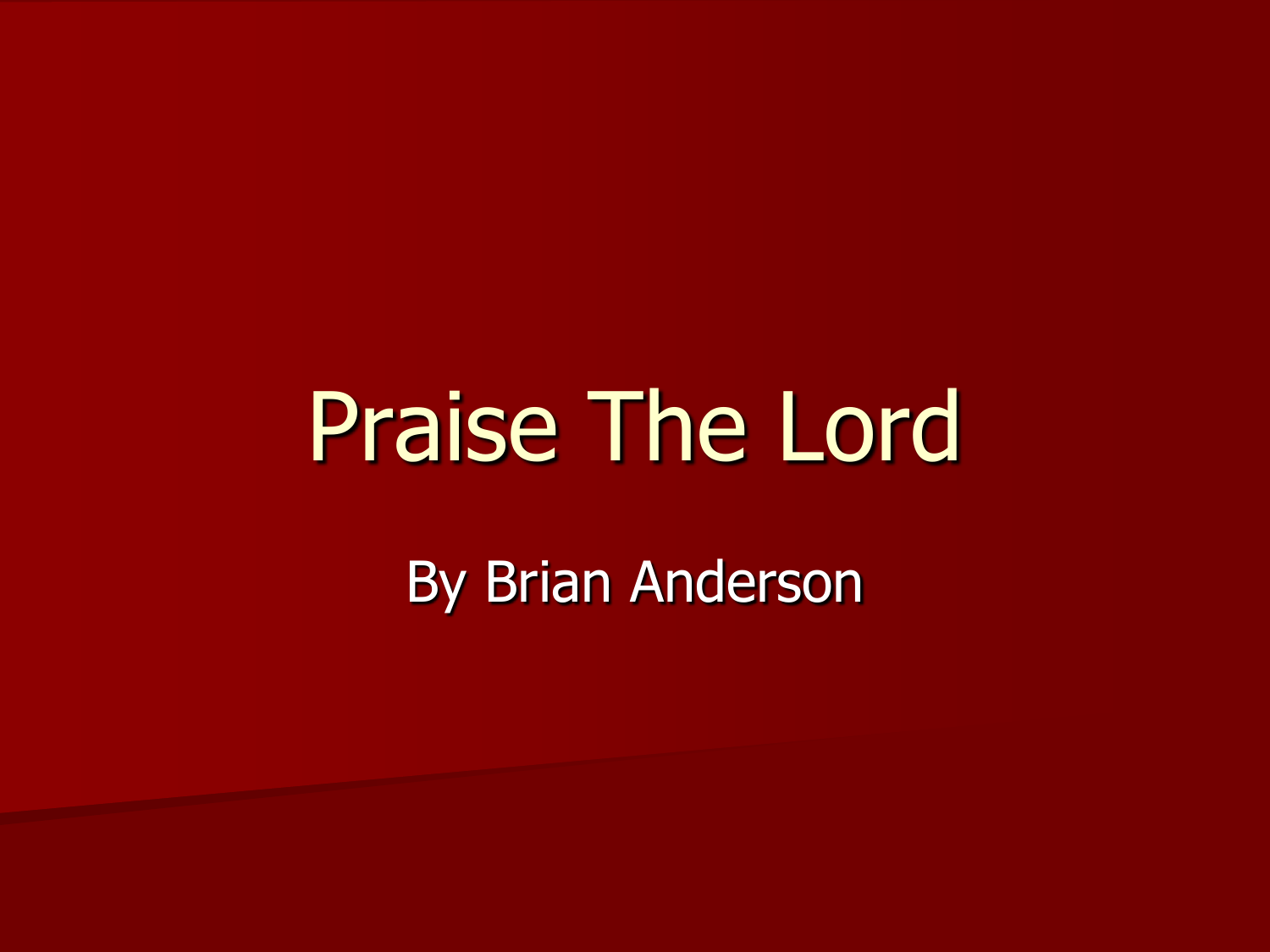■ Forgiveness

## Ps 103:3, I Jn 3:4, Rom. 3:23;11:26 Is 53:5-6, Eph. 1:7, Heb. 8:10-12 Mt 26:28, I Jn 1:9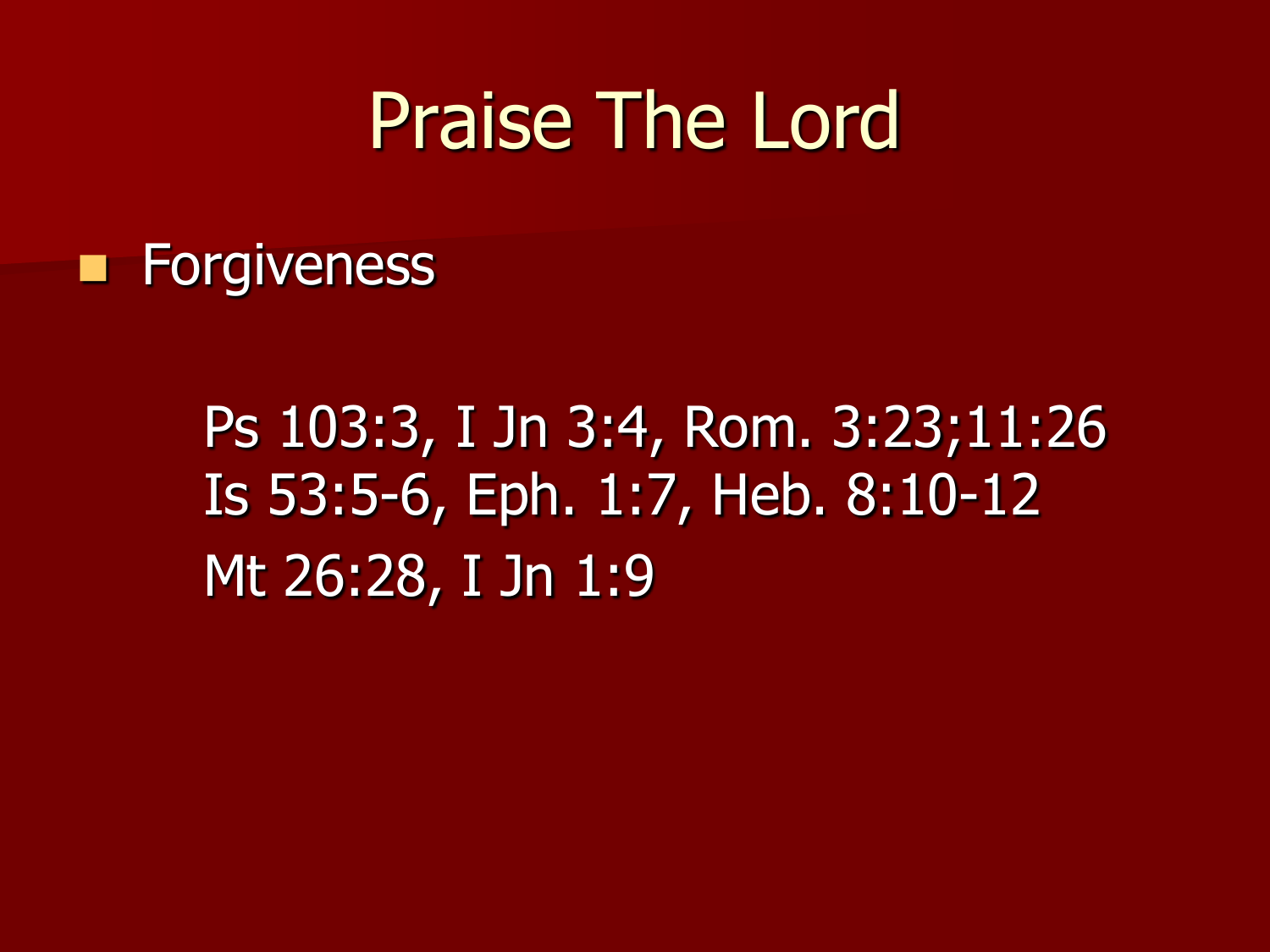#### ■ Redemption

Ps 103:4, Rom. 6:16, Mt 20:28 Rom. 3:24, Eph. 1:7, Col. 1:13 Heb. 9:12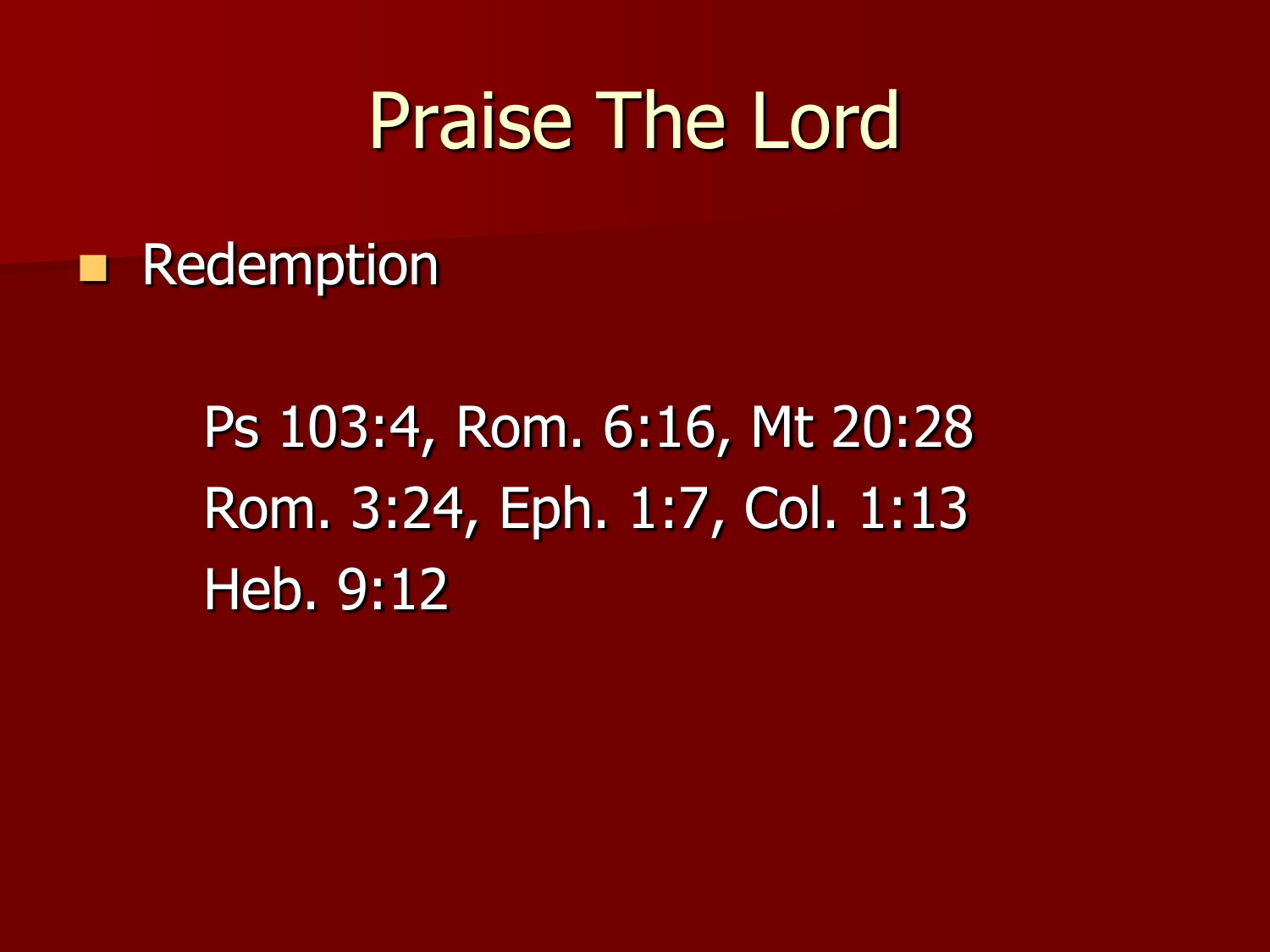■ Satisfies Our Mouth

Ps 103:5, Acts 17:28, Js 1:17 Mt 6:33, Deut 8:17, I Cor. 16:2 Ps 37:25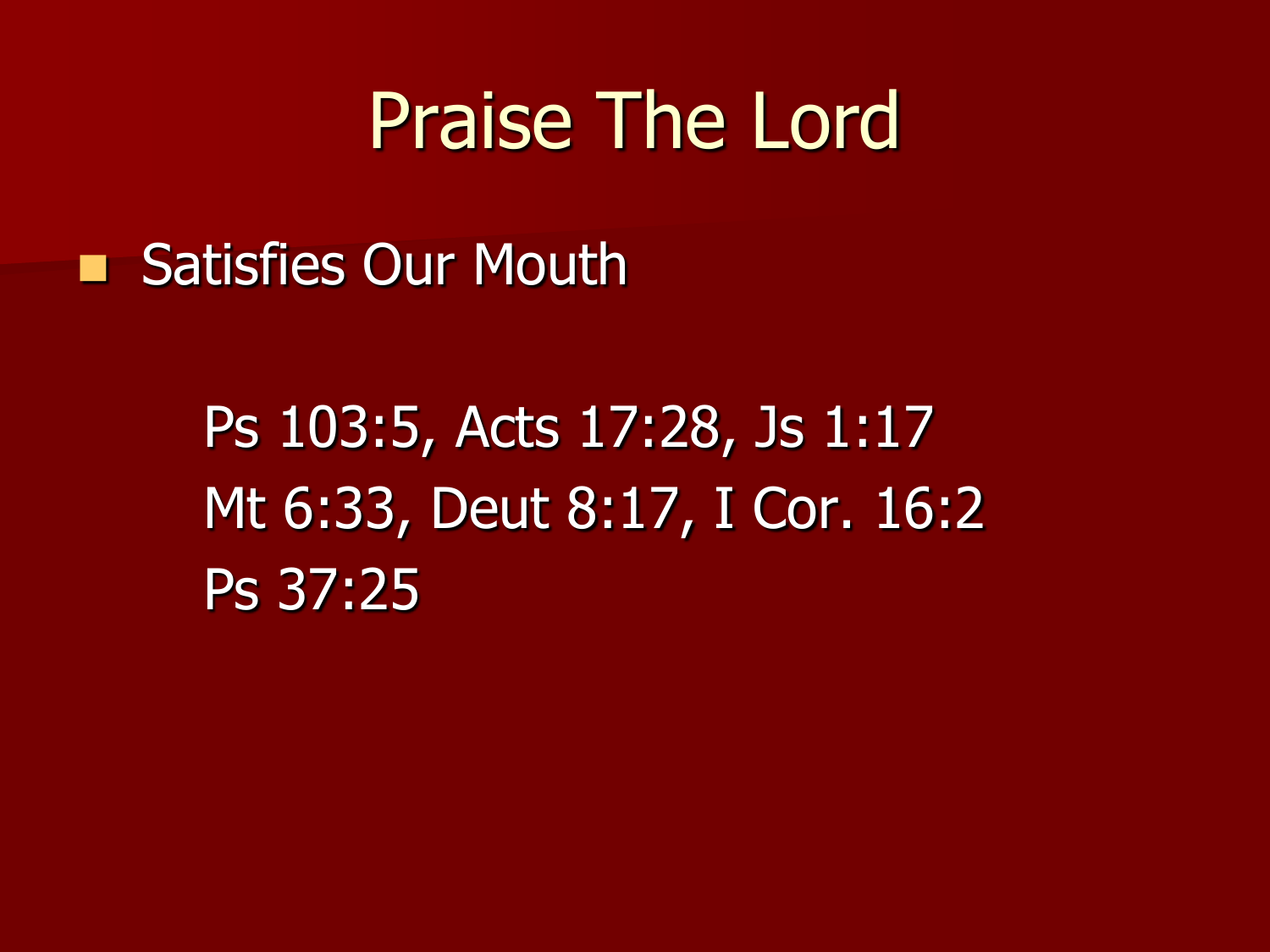#### ■ Slow To Anger

## Ps 103:8, Rom. 2:4-6, I Pet. 3:20 II Pet. 3:9, I Tim. 2:3-4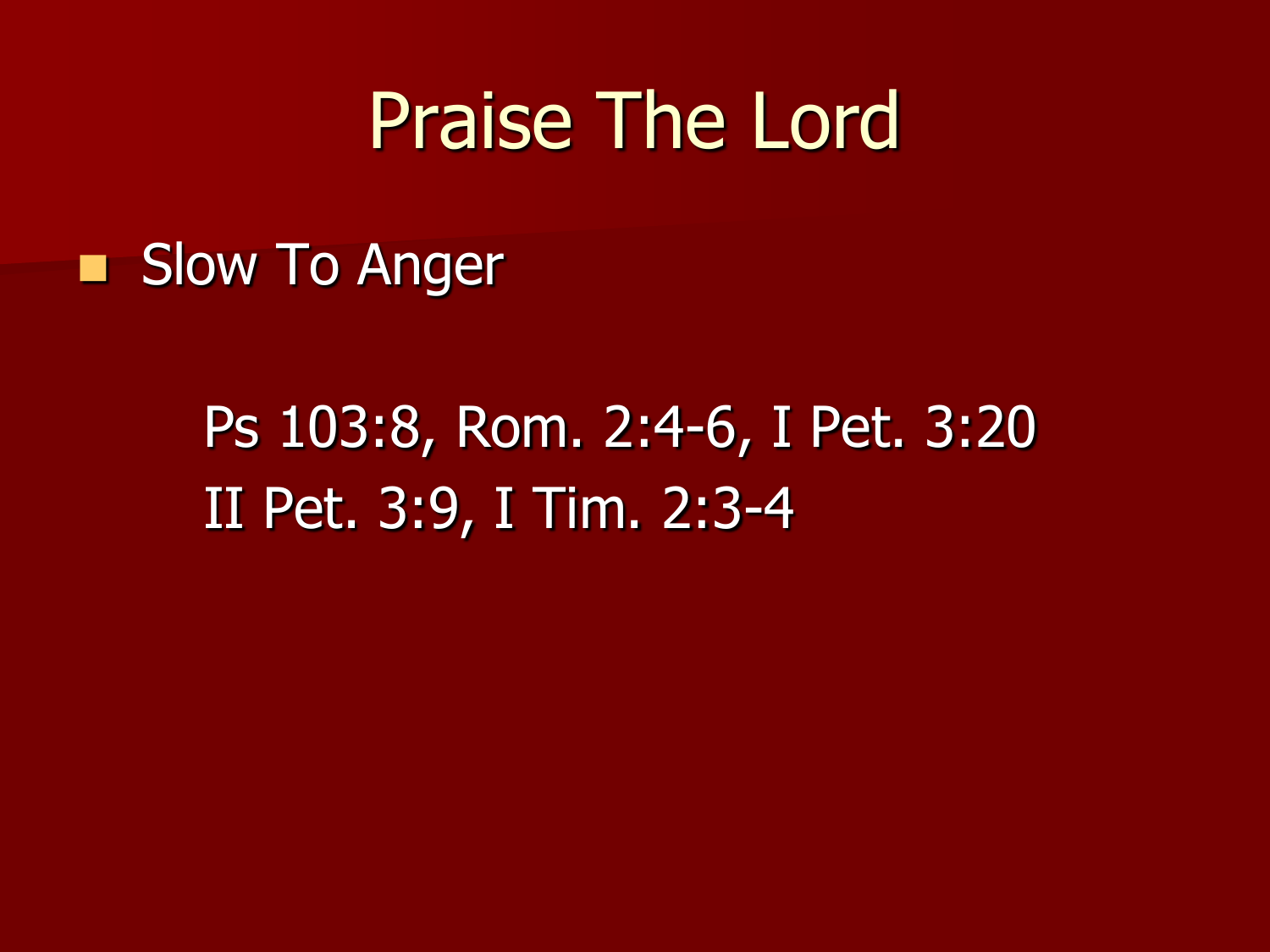#### ■ Will Not Always Wait

## Ps 103:9, 2 Pet. 3:9, Eph. 5:6 Rom. 13:11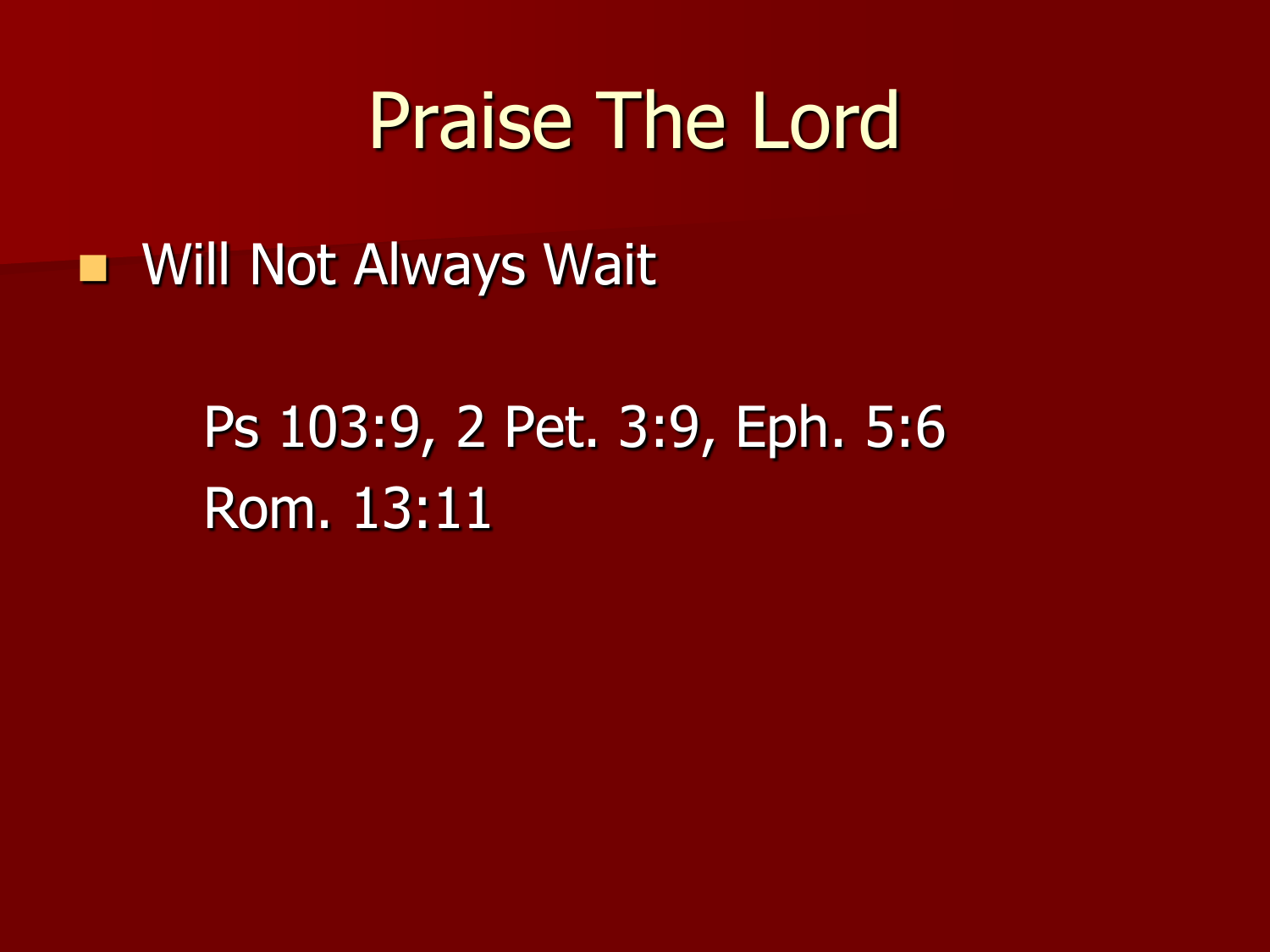■ Not Given Us What We Deserved

Ps 103:10-13, Ezra 9:13, Rom. 6:23 Js 1:14ff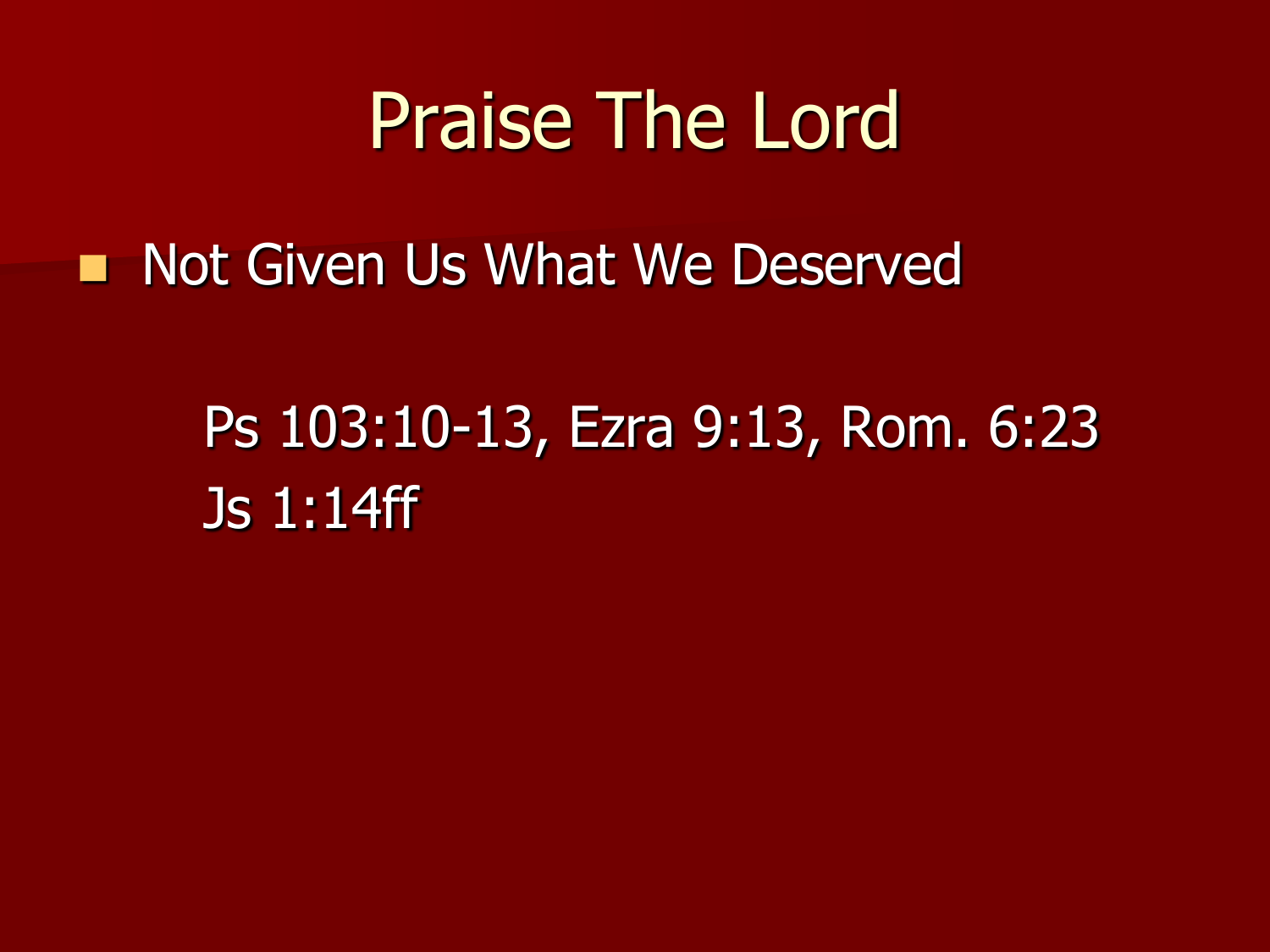■ We Are Dust/Life Is Short

Ps 103:15, Ps 90:12, Gen. 2:7 Eccl 12:7, Js 4:14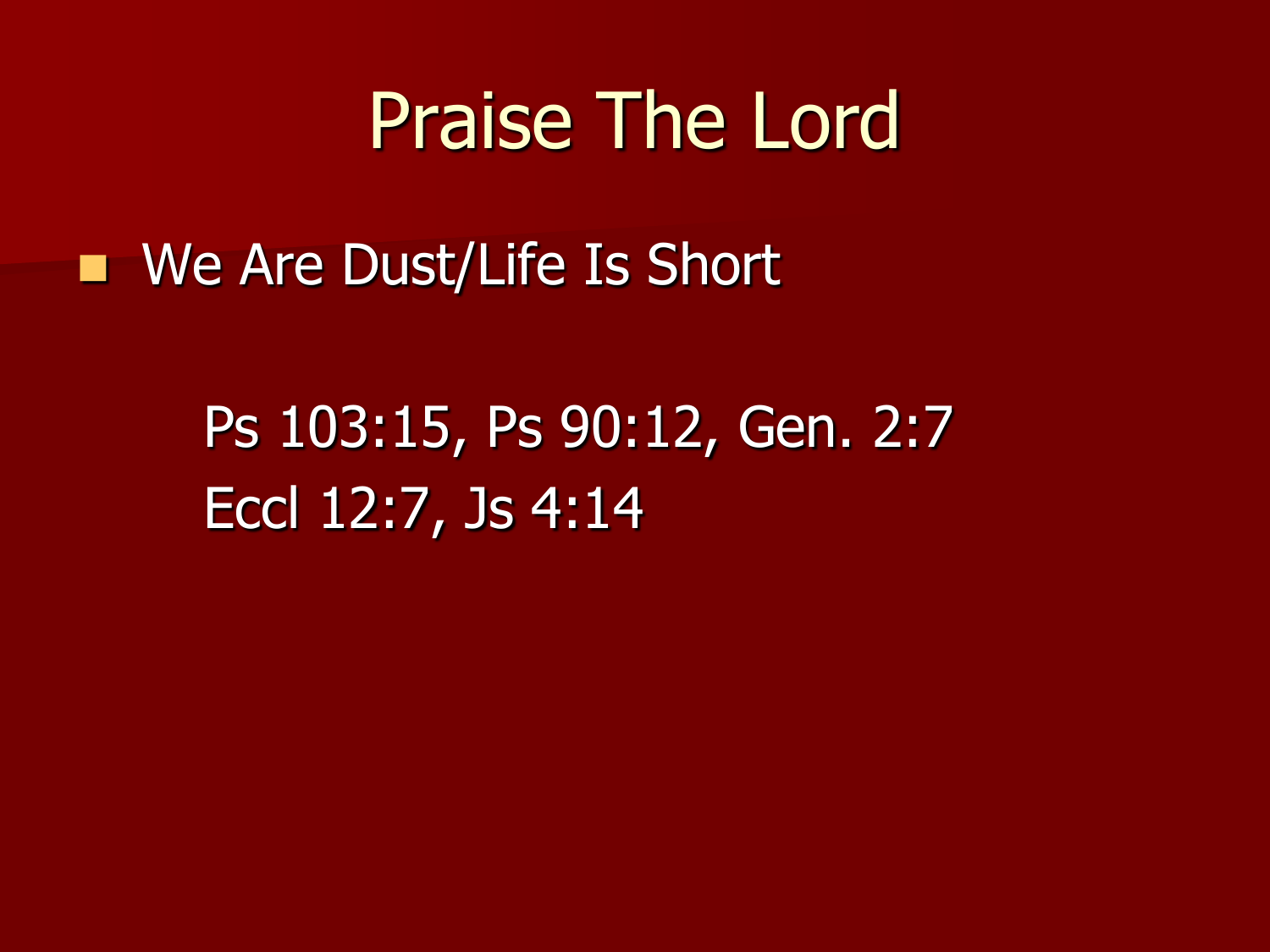■ Mercy To Those Who Obey

Ps 103:17-18, Lk 6:46, Mt 7:21 Rev. 22:14, Heb. 5:8-9